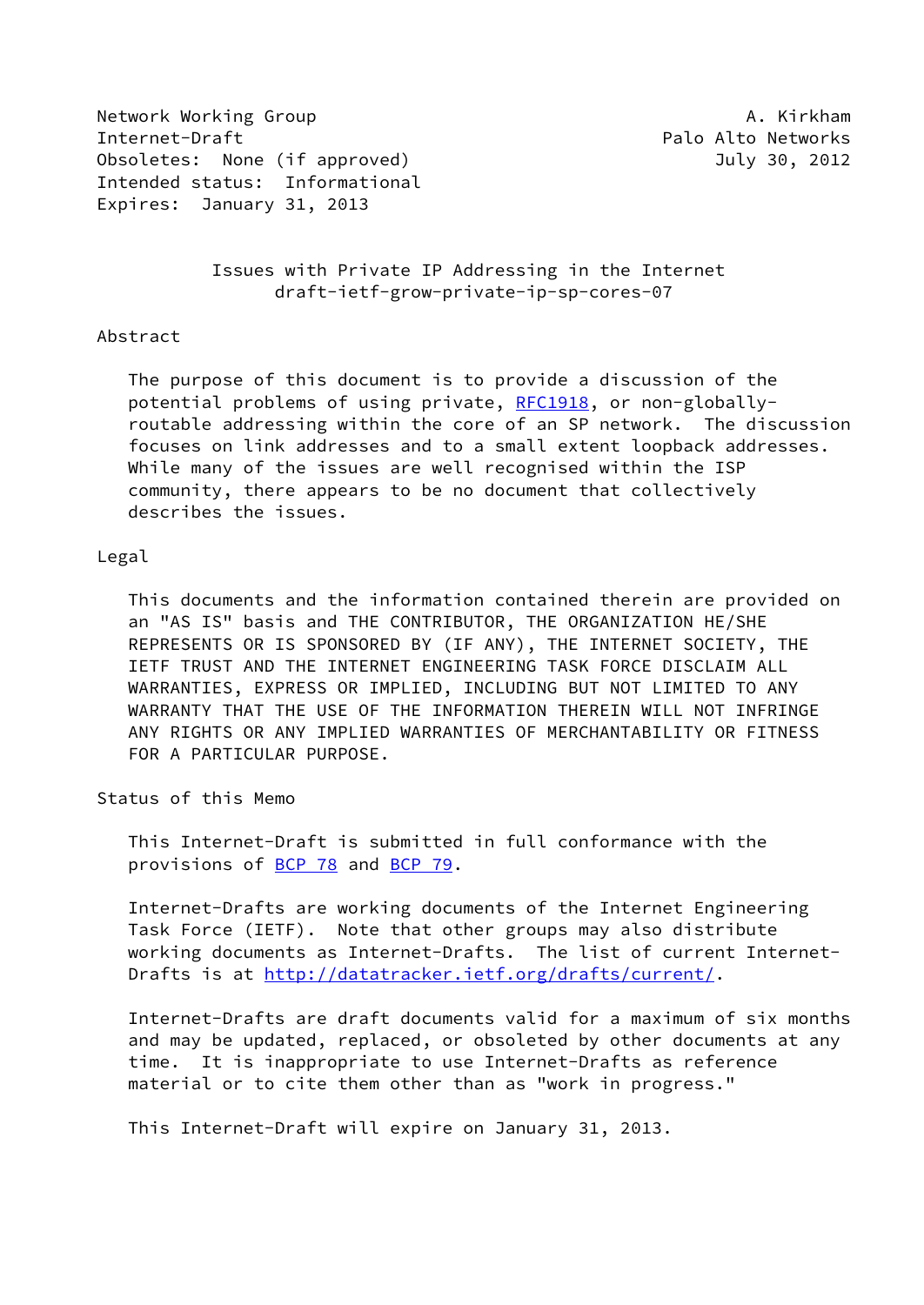Internet-Draft private-ip-sp-cores July 2012

## Copyright Notice

 Copyright (c) 2012 IETF Trust and the persons identified as the document authors. All rights reserved.

This document is subject to **[BCP 78](https://datatracker.ietf.org/doc/pdf/bcp78)** and the IETF Trust's Legal Provisions Relating to IETF Documents [\(http://trustee.ietf.org/license-info](http://trustee.ietf.org/license-info)) in effect on the date of publication of this document. Please review these documents carefully, as they describe your rights and restrictions with respect to this document. Code Components extracted from this document must include Simplified BSD License text as described in Section 4.e of the Trust Legal Provisions and are provided without warranty as described in the Simplified BSD License.

# Table of Contents

| 2. | Conservation of Address Space $\cdots$ 3                          |  |
|----|-------------------------------------------------------------------|--|
| 3. |                                                                   |  |
| 4. | Effects on Path MTU Discovery 7                                   |  |
| 5. | Unexpected interactions with some NAT implementations $\cdots$ 8  |  |
| 6. | Interactions with edge anti-spoofing techniques $\cdots \cdots$ 9 |  |
| 7. | Peering using loopbacks 10                                        |  |
| 8. |                                                                   |  |
| 9. | Operational and Troubleshooting issues 10                         |  |
|    | 10. Security Considerations 11                                    |  |
|    | 11. Alternate approaches to core network security 12              |  |
|    |                                                                   |  |
|    | 12.1. Normative References 13                                     |  |
|    | 12.2. Informative References 14                                   |  |
|    | Appendix A. Acknowledgments 14                                    |  |
|    |                                                                   |  |
|    |                                                                   |  |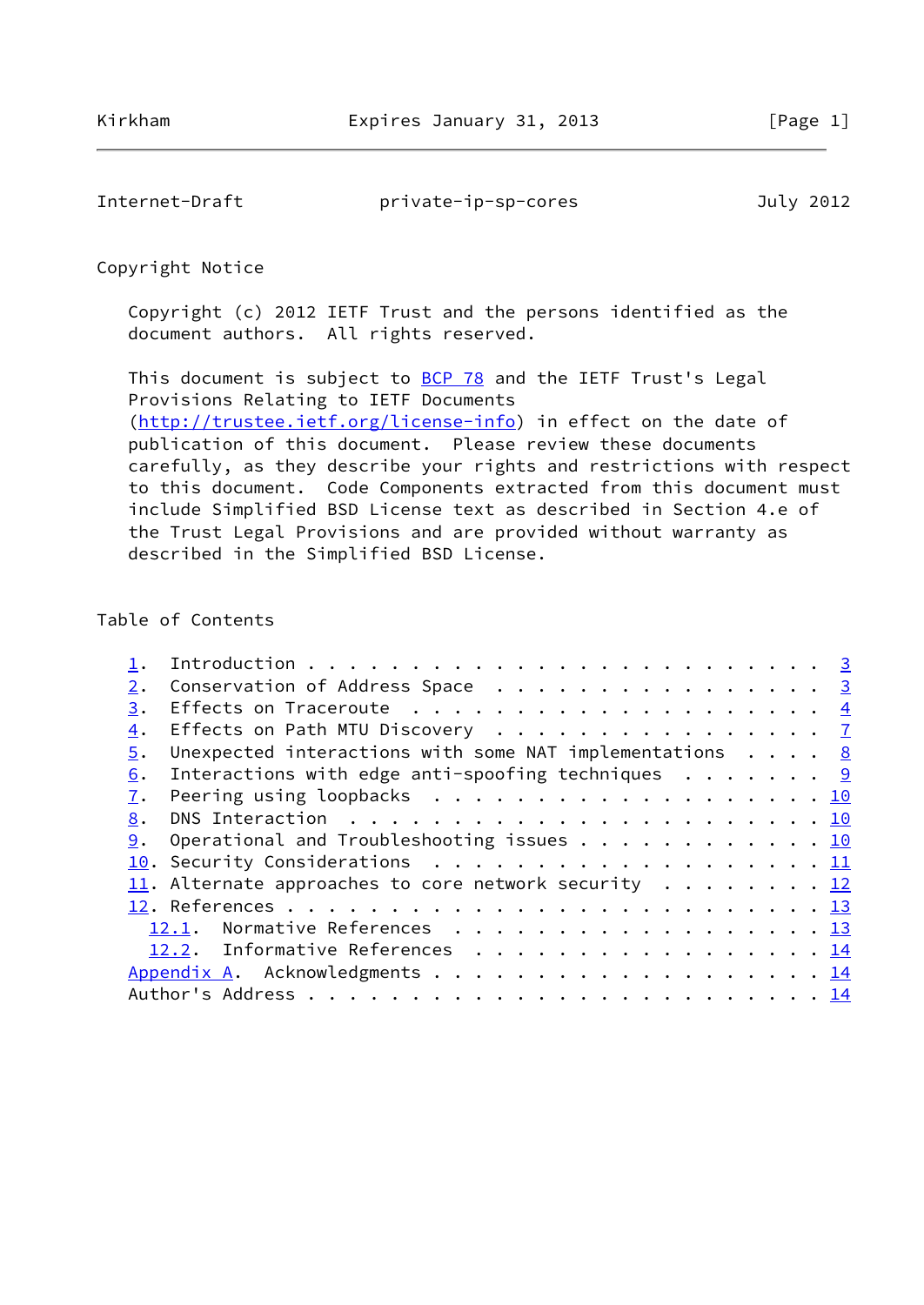Kirkham **Expires January 31, 2013** [Page 2]

<span id="page-2-1"></span>

Internet-Draft private-ip-sp-cores July 2012

## <span id="page-2-0"></span>[1](#page-2-0). Introduction

 In the mid to late 90's, some Internet Service Providers (ISPs) adopted the practice of utilising private (or non-globally unique) [\[RFC1918](https://datatracker.ietf.org/doc/pdf/rfc1918)] IP addresses for the infrastructure links and in some cases the loopback interfaces within their networks. The reasons for this approach centered on conservation of address space (i.e. scarcity of public IPv4 address space), and security of the core network (also known as core hiding).

 However, a number of technical and operational issues occurred as a result of using private (or non-globally unique) IP addresses, and virtually all these ISPs moved away from the practice. Tier 1 ISPs are considered the benchmark of the industry and as of the time of writing, there is no known tier 1 ISP that utilises the practice of private addressing within their core network.

 The following sections will discuss the various issues associated with deploying private [\[RFC1918](https://datatracker.ietf.org/doc/pdf/rfc1918)] IP addresses within ISP core networks.

 The intent of this document is not to suggest that private IP can not be used with the core of an SP network as some providers use this practice and operate successfully. The intent is to outline the potential issues or effects of such a practice.

 Note: The practice of ISPs using 'squat' address space (also known as 'stolen' space) has many of the same, plus some additional issues (or effects) as that of using private IP address space within core networks. The term "squat IP address space" refers to the practice of an ISP using address space for its own infrastructure/core network addressing that has been officially allocated by an RIR (Regional Internet Registry) to another provider, but that provider is not currently using or advertising within the Internet. Squat addressing is not discussed further in this document. It is simply noted as an associated issue.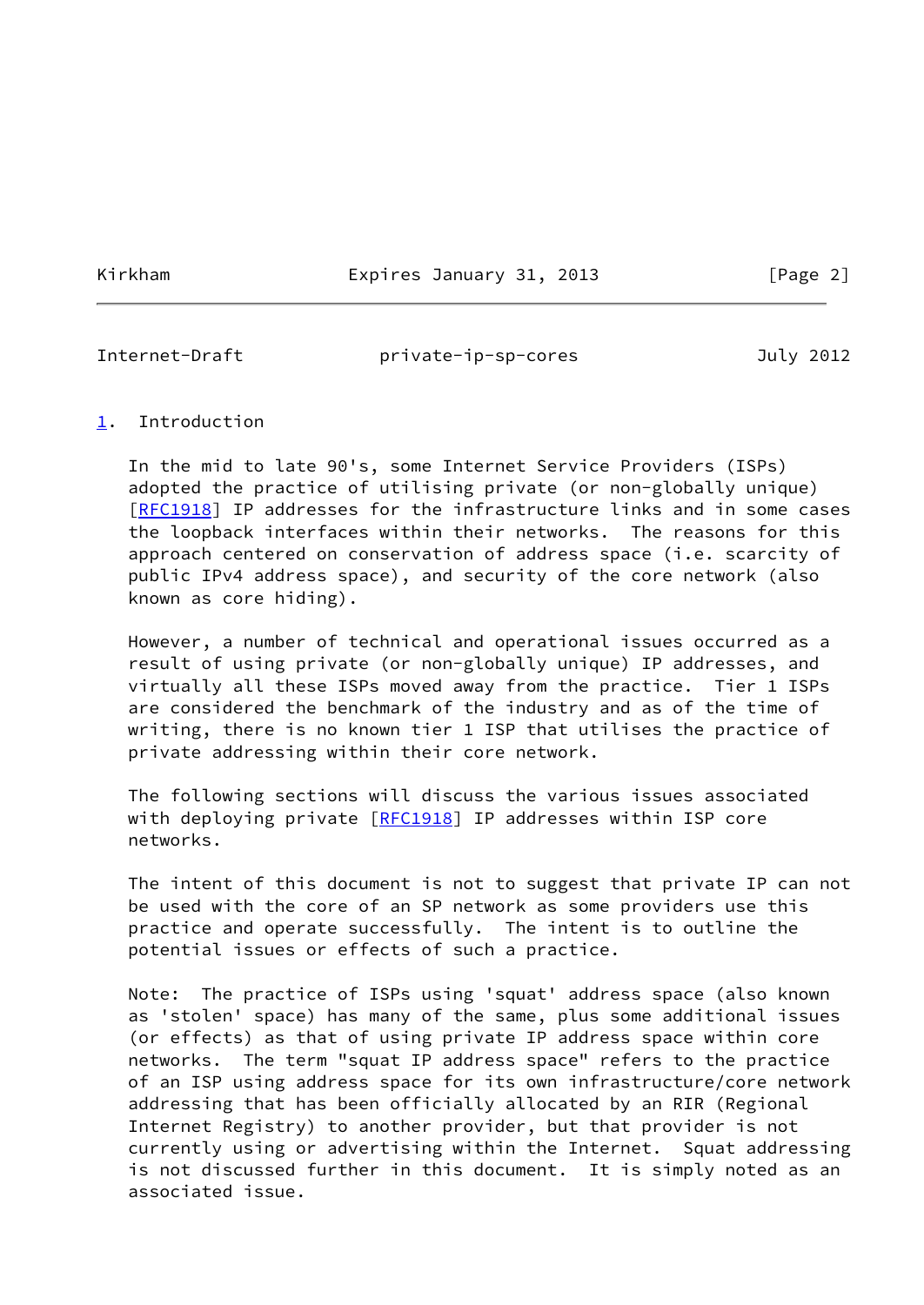### <span id="page-3-0"></span>[2](#page-3-0). Conservation of Address Space

 One of the original intents for the use of private IP addressing within an ISP core was the conservation of IP address space. When an ISP is allocated a block of public IP addresses (from a RIR), this address block was traditionally split in order to dedicate some portion for infrastructure use (i.e. for the core network), and the other portion for customer (subscriber) or other address pool use. Typically, the number of infrastructure addresses needed is relatively small in comparison to the total address count. So unless

| Kirkham | Expires January 31, 2013 | [Page 3] |
|---------|--------------------------|----------|
|         |                          |          |

<span id="page-3-2"></span>Internet-Draft private-ip-sp-cores July 2012

 the ISP was only granted a small public block, dedicating some portion to infrastructure links and loopback addresses (/32) is rarely a large enough issue to outweigh the problems that are potentially caused when private address space is used.

 Additionally, specifications and equipment capability improvements now allow for the use of /31 subnets [\[RFC3021](https://datatracker.ietf.org/doc/pdf/rfc3021)] for link addresses in place of the original /30 subnets - further minimising the impact of dedicating public addresses to infrastructure links by only using two (2) IP addresses per point to point link versus four (4) respectively.

 The use of private addressing as a conservation technique within an Internet Service Provider (ISP) core can cause a number of technical and operational issues or effects. The main effects are described below.

# <span id="page-3-1"></span>[3](#page-3-1). Effects on Traceroute

The single biggest effect caused by the use of private [\[RFC1918](https://datatracker.ietf.org/doc/pdf/rfc1918)] addressing within an Internet core is the fact that it can disrupt the operation of traceroute in some situations. This section provides some examples of the issues that can occur.

 A first example illustrates the situation where the traceroute crosses an AS boundary and one of the networks has utilised private addressing. The following simple network is used to show the effects.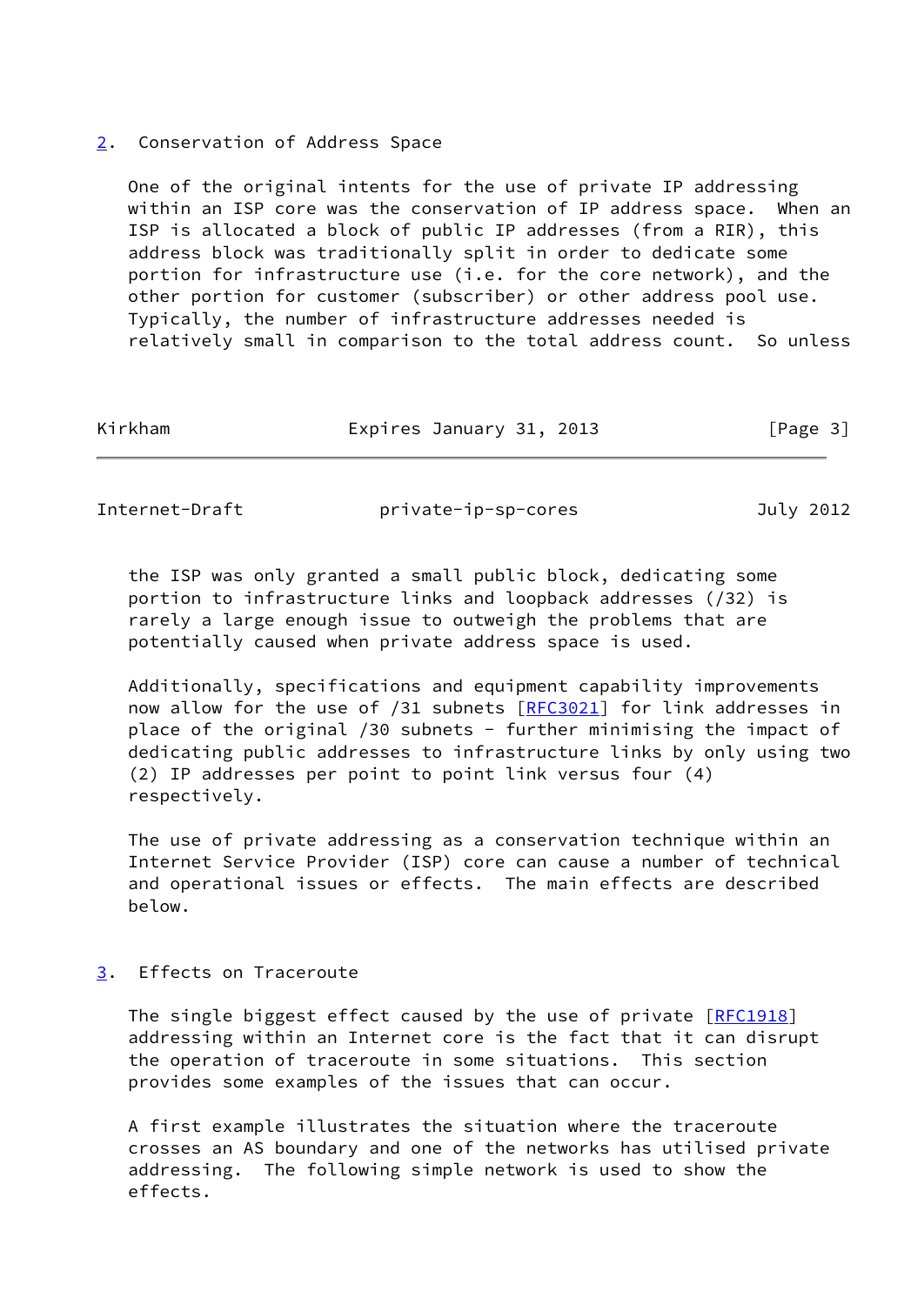AS64496 EBGP AS64497 IBGP Mesh <---------------> IBGP Mesh R1 Pool - R6 Pool - R6 Pool - R6 Pool - R6 Pool - R6 Pool - R6 Pool - R6 Pool - R6 Pool - R6 Pool - R6 Pool -203.0.113.0/26 203.0.113.64/26 198.51.100.8/30 198.51.100.4/30 10.1.1.0/30 10.1.1.4/30 198.51.100.0/30 .9 .10 .1 .2 .5 .6 ------------ .6 .5 .2 .1 R1-----------R2-----------R3--| |--R4----------R5----------R6 R1 Loopback: 10.1.1.101 R4 Loopback: 198.51.100.103 R2 Loopback: 10.1.1.102 R5 Loopback: 198.51.100.102 R3 Loopback: 10.1.1.103 R6 Loopback: 198.51.100.101 Kirkham **Expires January 31, 2013** [Page 4] Internet-Draft private-ip-sp-cores July 2012 Using this example, performing the traceroute from AS64497 to AS64496, we can see the private addresses of the infrastructure links in AS64496 are returned. R6#traceroute 203.0.113.1 Type escape sequence to abort. Tracing the route to 203.0.113.1 1 198.51.100.2 40 msec 20 msec 32 msec 2 198.51.100.6 16 msec 20 msec 20 msec 3 198.51.100.9 20 msec 20 msec 32 msec 4 10.1.1.5 20 msec 20 msec 20 msec 5 10.1.1.1 20 msec 20 msec 20 msec R6#

 This effect in itself is often not a problem. However, if anti spoofing controls are applied at network perimeters, then responses returned from hops with private IP addresses will be dropped. Anti spoofing refers to a security control where traffic with an invalid source address is discarded. Anti-spoofing is further described in [\[BCP38](#page-14-3)]/[\[RFC2827](https://datatracker.ietf.org/doc/pdf/rfc2827)]and[BCP84]/[\[RFC3704](https://datatracker.ietf.org/doc/pdf/rfc3704)]. Additionally any [RFC1918](https://datatracker.ietf.org/doc/pdf/rfc1918)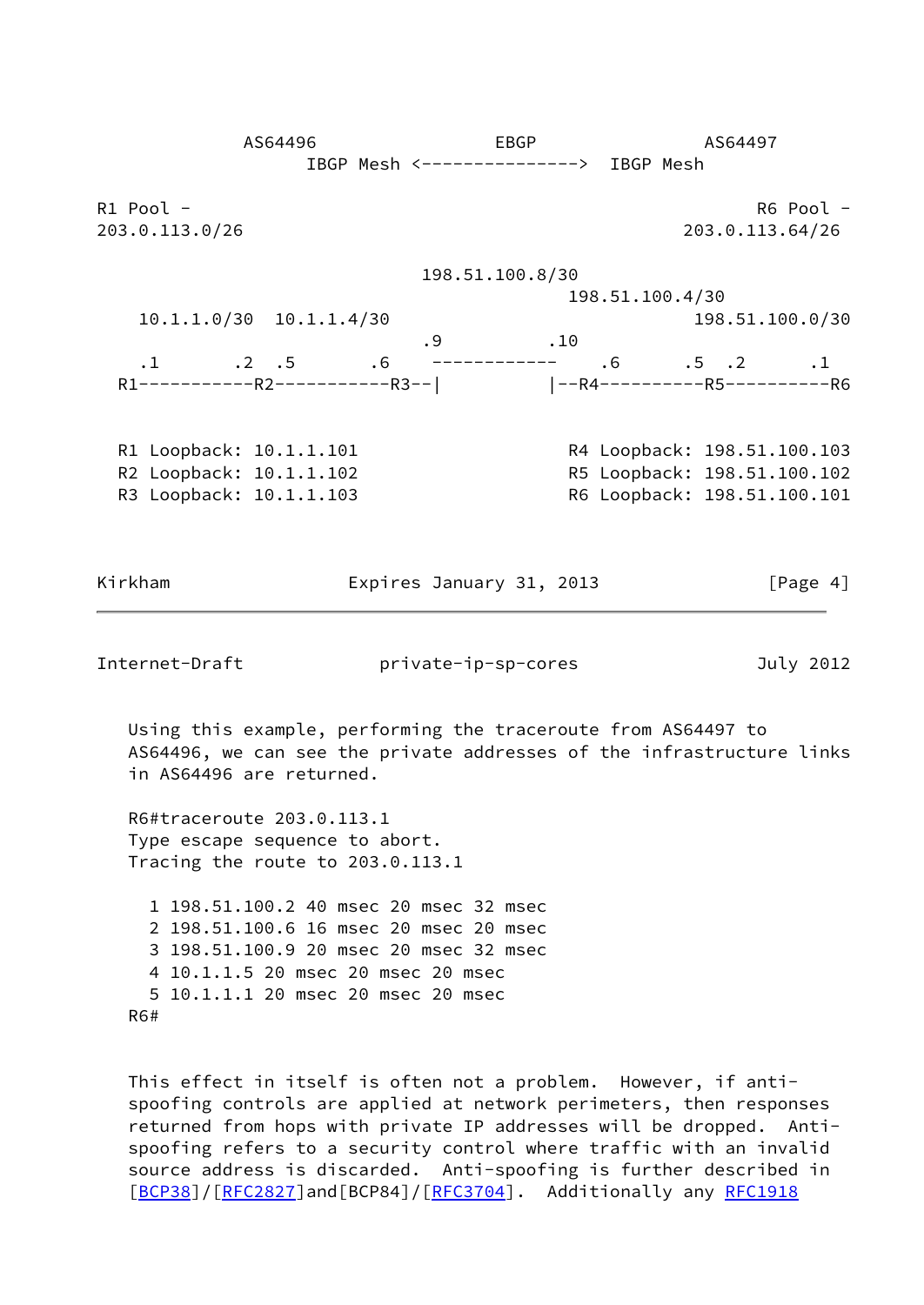filtering mechanism, such as those employed in most firewalls and many other network devices can cause the same effect.

 The effects are illustrated in a second example below. The same network as example 1 is used, but with the addition of anti-spoofing deployed at the ingress of R4 on the R3-R4 interface (IP Address 198.51.100.10).

R6#traceroute 203.0.113.1

 Type escape sequence to abort. Tracing the route to 203.0.113.1

|     |                          |                         | 1 198.51.100.2 24 msec 20 msec 20 msec |  |  |  |
|-----|--------------------------|-------------------------|----------------------------------------|--|--|--|
|     |                          |                         | 2 198.51.100.6 20 msec 52 msec 44 msec |  |  |  |
|     |                          |                         | 3 198.51.100.9 44 msec 20 msec 32 msec |  |  |  |
| 4   | $\star$ $\star$          |                         | $\star$                                |  |  |  |
|     | $5 \times \times \times$ |                         |                                        |  |  |  |
| 6.  |                          | $\star$ $\star$ $\star$ |                                        |  |  |  |
| 7   |                          | * * *                   |                                        |  |  |  |
| 8   | $\star$ $\star$          |                         | $\star$                                |  |  |  |
| 9   |                          | $\star$ $\star$         | $\star$                                |  |  |  |
| 1 O | $\star$ $\star$          |                         | $\star$                                |  |  |  |
| 11  | $\star$ $\star$          |                         | $\star$                                |  |  |  |
| 12  | $^\star$                 | $\star$                 | $^\star$                               |  |  |  |

Kirkham **Expires January 31, 2013** [Page 5]

Internet-Draft private-ip-sp-cores July 2012

 In a third example, a similar effect is caused. If a traceroute is initiated from a router with a private (source) IP address, located in AS64496 and the destination is outside of the ISPs AS (AS64497), then in this situation the traceroute will fail completely beyond the AS boundary.

 R1# traceroute 203.0.113.65 Type escape sequence to abort. Tracing the route to 203.0.113.65

 1 10.1.1.2 20 msec 20 msec 20 msec 2 10.1.1.6 52 msec 24 msec 40 msec  $3 \times \times \times$ 4  $\star$   $\star$   $\star$  $5 \times \times \times$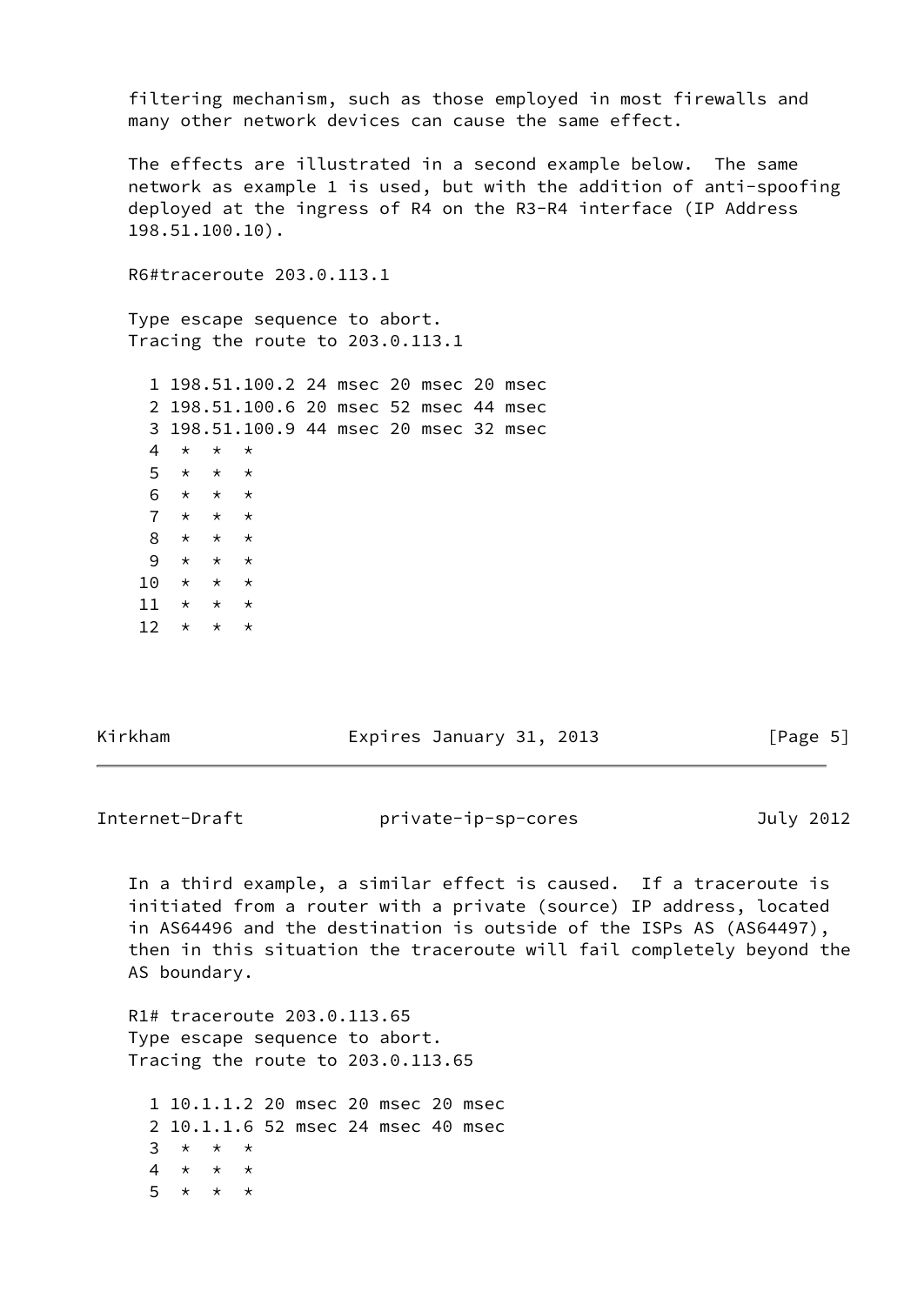$6 * * * *$ R1#

 While it is completely unreasonable to expect a packet with a private source address to be successfully returned in a typical SP environment, the case is included to show the effect as it can have implications for troubleshooting. This case will be referenced in a later section.

 In a complex topology, with multiple paths and exit points, the provider will lose their ability to trace paths originating within their own AS, through their network, to destinations within other ASs. Such a situation could be a severe troubleshooting impediment.

 For completeness, a fourth example is included to show that a successful traceroute can be achieved by specifying a public source address as the source address of the traceroute. Such an approach can be used in many operational situations if the router initiating the traceroute has at least one public address configured. However, the approach is more cumbersome.

Kirkham Expires January 31, 2013 [Page 6]

<span id="page-6-0"></span>

Internet-Draft private-ip-sp-cores July 2012

 R1#traceroute Protocol [ip]: Target IP address: 203.0.113.65 Source address: 203.0.113.1 Numeric display [n]: Timeout in seconds [3]: Probe count [3]: Minimum Time to Live [1]: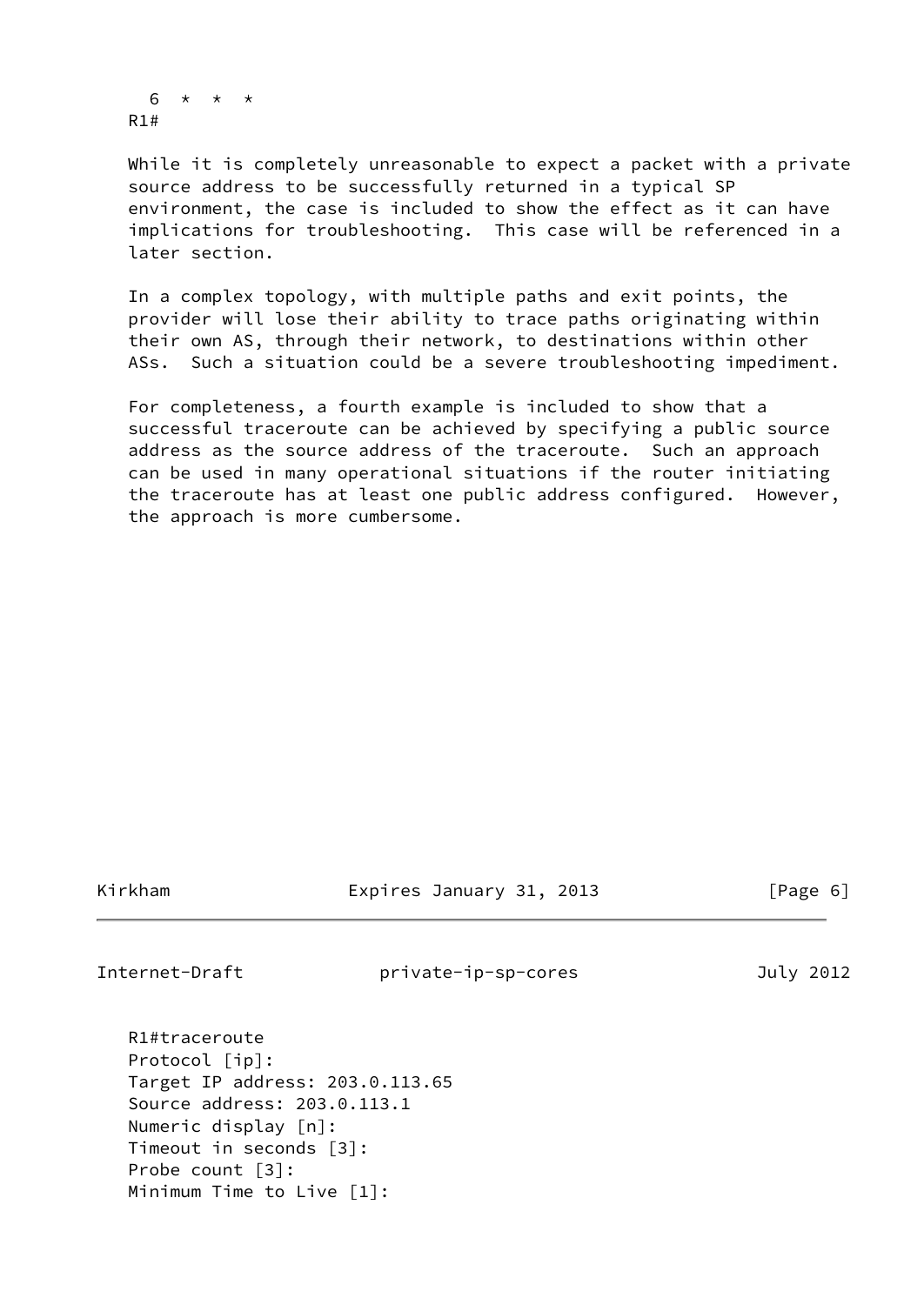Maximum Time to Live [30]: 10 Port Number [33434]: Loose, Strict, Record, Timestamp, Verbose[none]: Type escape sequence to abort. Tracing the route to 203.0.113.65

 1 10.1.1.2 0 msec 4 msec 0 msec 2 10.1.1.6 0 msec 4 msec 0 msec 3 198.51.100.10 [AS 64497] 0 msec 4 msec 0 msec 4 198.51.100.5 [AS 64497] 0 msec 0 msec 4 msec 5 198.51.100.1 [AS 64497] 0 msec 0 msec 4 msec R1#

 It should be noted that some solutions to this problem have been proposed in [\[RFC5837](https://datatracker.ietf.org/doc/pdf/rfc5837)] which provides extensions to ICMP to allow the identification of interfaces and their components by any combination of the following: ifIndex, IPv4 address, IPv6 address, name, and MTU. However at the time of writing, little or no deployment was known to be in place.

<span id="page-7-0"></span>[4](#page-7-0). Effects on Path MTU Discovery

 The Path MTU Discovery (PMTUD) process was designed to allow hosts to make an accurate assessment of the maximum packet size that can be sent across a path without fragmentation. Path MTU Discovery is utilized by IPv4 [\[RFC1191](https://datatracker.ietf.org/doc/pdf/rfc1191)], IPv6 [\[RFC1981](https://datatracker.ietf.org/doc/pdf/rfc1981)] and some tunnelling protocols such as GRE and IPSEC.

 The PMTUD mechanism requires that an intermediate router can reply to the source address of an IP packet with an ICMP reply which uses the router's interface address. If the router's interface address is a private IP address, then this ICMP reply packet may be discarded due to uRPF or ingress filtering, thereby causing the PMTUD mechanism to fail. If the PMTUD mechanism fails, this will cause transmission of data between the two hosts to fail silently due to the traffic being black-holed. As a result, the potential for application level issues may be created.

Kirkham **Expires January 31, 2013** [Page 7]

<span id="page-7-2"></span>Internet-Draft private-ip-sp-cores July 2012

<span id="page-7-1"></span>[5](#page-7-1). Unexpected interactions with some NAT implementations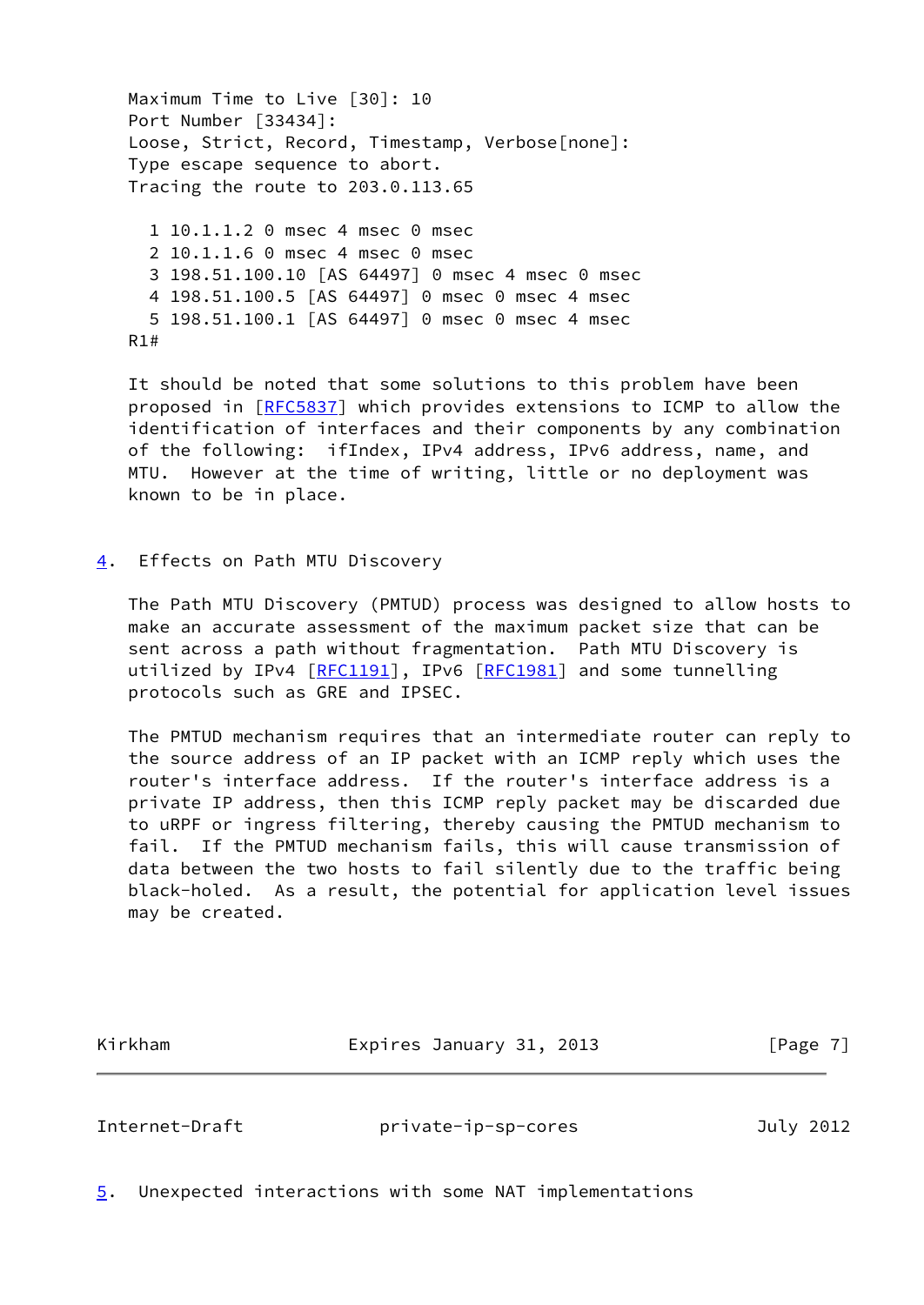Private addressing is legitimately used within many enterprise, corporate or government networks for internal network addressing. When users on the inside of the network require Internet access, they will typically connect through a perimeter router, firewall, or network proxy, that provides Network Address Translation (NAT) or Network Address Port Translation (NAPT) services to a public interface.

 Scarcity of public IPv4 addresses is forcing many service providers to make use of NAT. CGN (Carrier Grade NAT) will enable service providers to assign private [\[RFC1918](https://datatracker.ietf.org/doc/pdf/rfc1918)] IPv4 addresses to their customers rather than public, globally unique IPv4 addresses. NAT444 will make use of a double NAT process.

 Unpredictable or confusing interactions could occur if traffic such as traceroute, PMTUD and possibly other applications were launched from the NAT IPv4 'inside address' and it passed over the same address range in the public IP core. While such a situation would be unlikely to occur if the NAT pools and the private infrastructure addressing were under the same administration, such a situation could occur in the more typical situation of a NAT'ed corporate network connecting to an ISP. For example, say if 10.1.1.0/24 is used to internally number the corporate network. A traceroute or PMTUD request is initiated inside the corporate network from say 10.1.1.1. The packet passes through a NAT (or NAPT) gateway, then over an ISP core numbered from the same range. When the responses are delivered back to the originator, the returned packets from the privately addressed part of the ISP core could have an identical source and destination address of 10.1.1.1.

| NAT Pool $-$<br>203.0.113.0/24           |                  |             |                              |                 |
|------------------------------------------|------------------|-------------|------------------------------|-----------------|
| 10.1.1.0/30                              | 198.51.100.12/30 | 10.1.1.0/30 | 198.51.100.4/30              | 198.51.100.0/30 |
| $.1$ $.2$ $.14$ $.13$ $.1$<br><b>NAT</b> |                  |             | $.2 \t .6 \t .5 \t .2 \t .1$ | R6 Loopback:    |

 <sup>198.51.100.100</sup>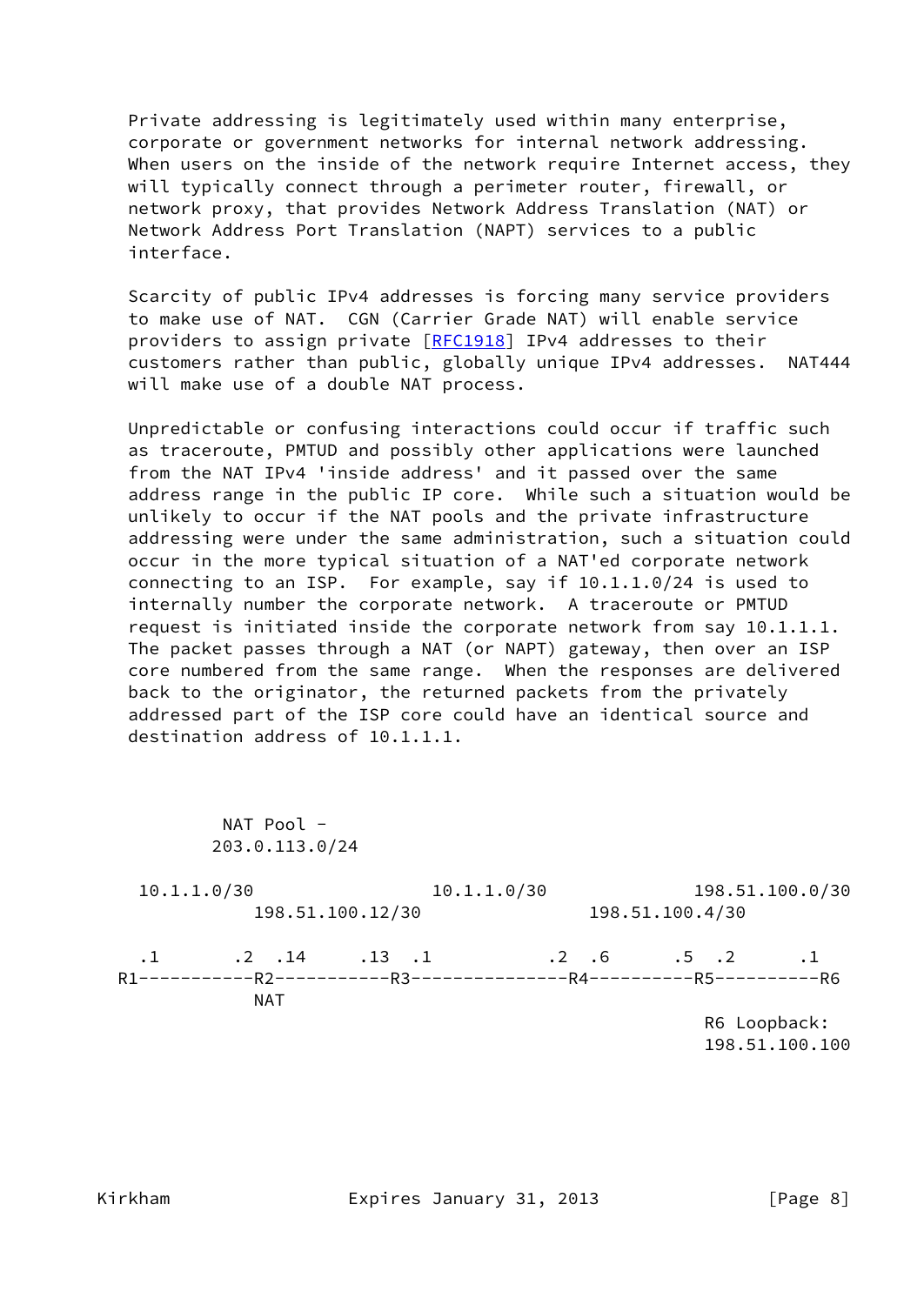<span id="page-9-1"></span>Internet-Draft private-ip-sp-cores July 2012 R1#traceroute 198.51.100.100 Type escape sequence to abort. Tracing the route to 198.51.100.100 1 10.1.1.2 0 msec 0 msec 0 msec 2 198.51.100.13 0 msec 4 msec 0 msec 3 10.1.1.2 0 msec 4 msec 0 msec <<<< 4 198.51.100.5 4 msec 0 msec 4 msec 5 198.51.100.1 0 msec 0 msec 0 msec R1#

 This duplicate address space scenario has the potential to cause confusion among operational staff, thereby making it more difficult to successfully debug networking problems.

 Certainly a scenario where the same [\[RFC1918](https://datatracker.ietf.org/doc/pdf/rfc1918)] address space becomes utilised on both the inside and outside interfaces of a NAT/NAPT device can be problematic. For example, the same private address range is assigned by both the administrator of a corporate network and their ISP. Some applications discover the outside address of their local CPE to determine if that address is reserved for special use. Application behaviour may then be based on this determination. "IANA-Reserved IPv4 Prefix for Shared Address Space" [\[RFC6598](https://datatracker.ietf.org/doc/pdf/rfc6598)] provides further analysis of this situation.

 To address this scenario and others, "IANA-Reserved IPv4 Prefix for Shared Address Space" [[RFC6598](https://datatracker.ietf.org/doc/pdf/rfc6598)] allocated a dedicated /10 address block for the purpose of Shared CGN (Carrier Grade NAT) Address Space: 100.64.0.0/10. The purpose of Shared CGN Address Space is to number CPE (Customer Premise Equipment) interfaces that connect to CGN devices. As explained in [[RFC6598](https://datatracker.ietf.org/doc/pdf/rfc6598)], [\[RFC1918](https://datatracker.ietf.org/doc/pdf/rfc1918)] addressing has issues when used in this deployment scenario.

#### <span id="page-9-0"></span> $6.$  $6.$  Interactions with edge anti-spoofing techniques

 Denial of Service Attacks (DOS) and Distributed Denial of Service Attacks (DDoS) can make use of spoofed source IP addresses in an attempt to obfuscate the source of an attack. Network Ingress Filtering [[RFC2827](https://datatracker.ietf.org/doc/pdf/rfc2827)] strongly recommends that providers of Internet connectivity implement filtering to prevent packets using source addresses outside of their legitimately assigned and advertised prefix ranges. Such filtering should also prevent packets with private source addresses from egressing the AS.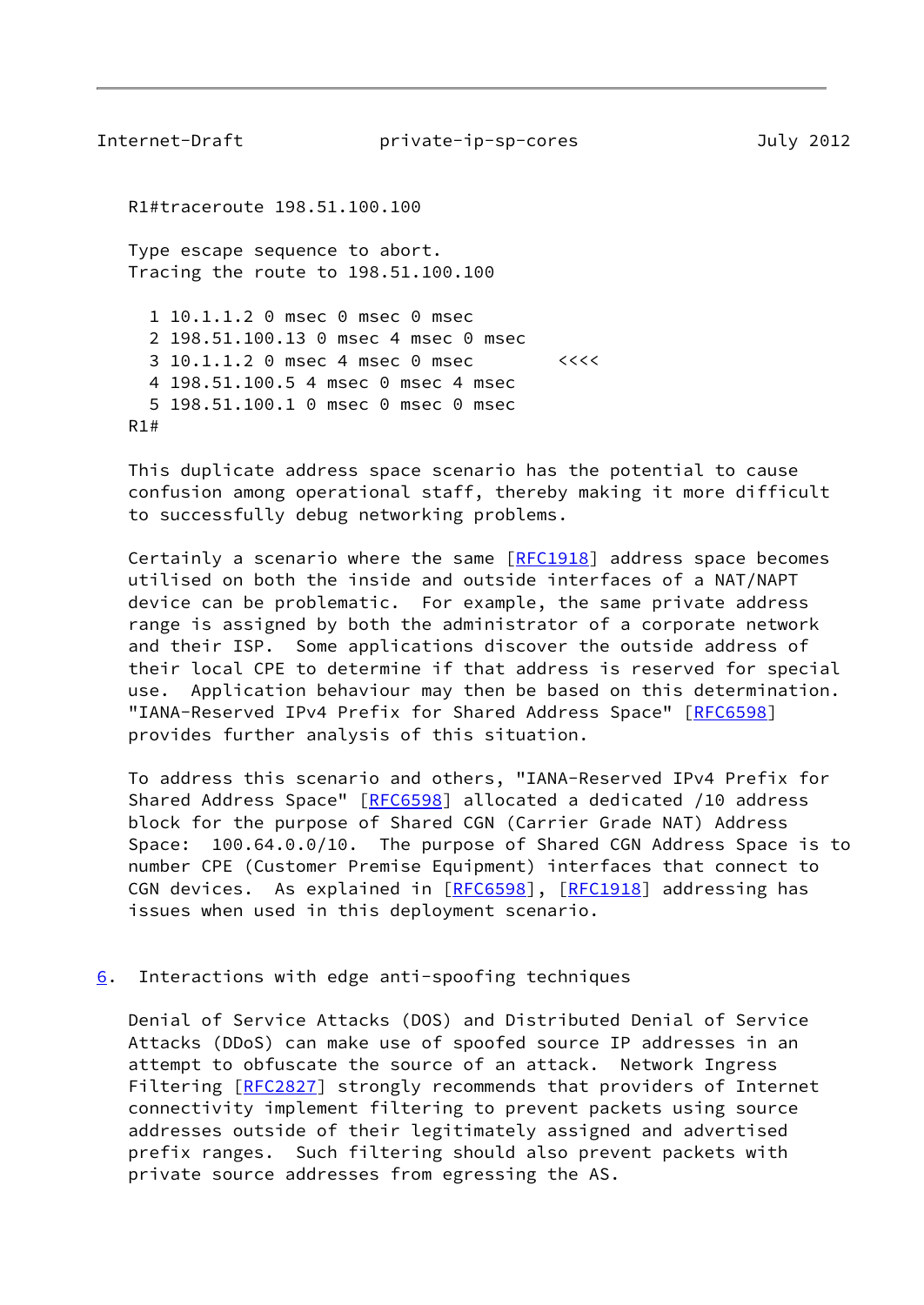Best security practices for ISPs also strongly recommend that packets with illegitimate source addresses should be dropped at the AS

Kirkham **Expires January 31, 2013** [Page 9]

<span id="page-10-1"></span>Internet-Draft private-ip-sp-cores July 2012

perimeter. Illegitimate source addresses includes private [[RFC1918\]](https://datatracker.ietf.org/doc/pdf/rfc1918) IP addresses, addresses within the provider's assigned prefix ranges, and bogons (legitimate but unassigned IP addresses). Additionally, packets with private IP destination addresses should also be dropped at the AS perimeter.

 If such filtering is properly deployed, then traffic either sourced from, or destined for privately addressed portions of the network should be dropped. Hence the negative consequences on traceroute, PMTUD and regular ping type traffic.

<span id="page-10-0"></span>[7](#page-10-0). Peering using loopbacks

 Some ISPs use the loopback addresses of border routers (ASBRs) for peering, in particular where multiple connections or exchange points exist between the two ISPs. Such a technique is used by some ISPs as the foundation of fine grained traffic engineering and load balancing through the combination of IGP metrics and multi-hop BGP. When private or non-globally reachable addresses are used as loopback addresses, this technique is either not possible, or considerably more complex to implement.

# <span id="page-10-2"></span>[8](#page-10-2). DNS Interaction

 Many ISPs utilise their DNS to perform both forward and reverse resolution for the infrastructure devices and infrastructure addresses. With a privately numbered core, the ISP itself will still have the capability to perform name resolution of their own infrastructure. However others outside of the autonomous system will not have this capability. At best, they will get a number of unidentified [\[RFC1918](https://datatracker.ietf.org/doc/pdf/rfc1918)] IP addresses returned from a traceroute.

 It is also worth noting that in some cases the reverse resolution requests may leak outside of the AS. Such a situation can add load to public DNS servers. Further information on this problem is documented in "AS112 Nameserver Operations" [\[RFC6304](https://datatracker.ietf.org/doc/pdf/rfc6304)].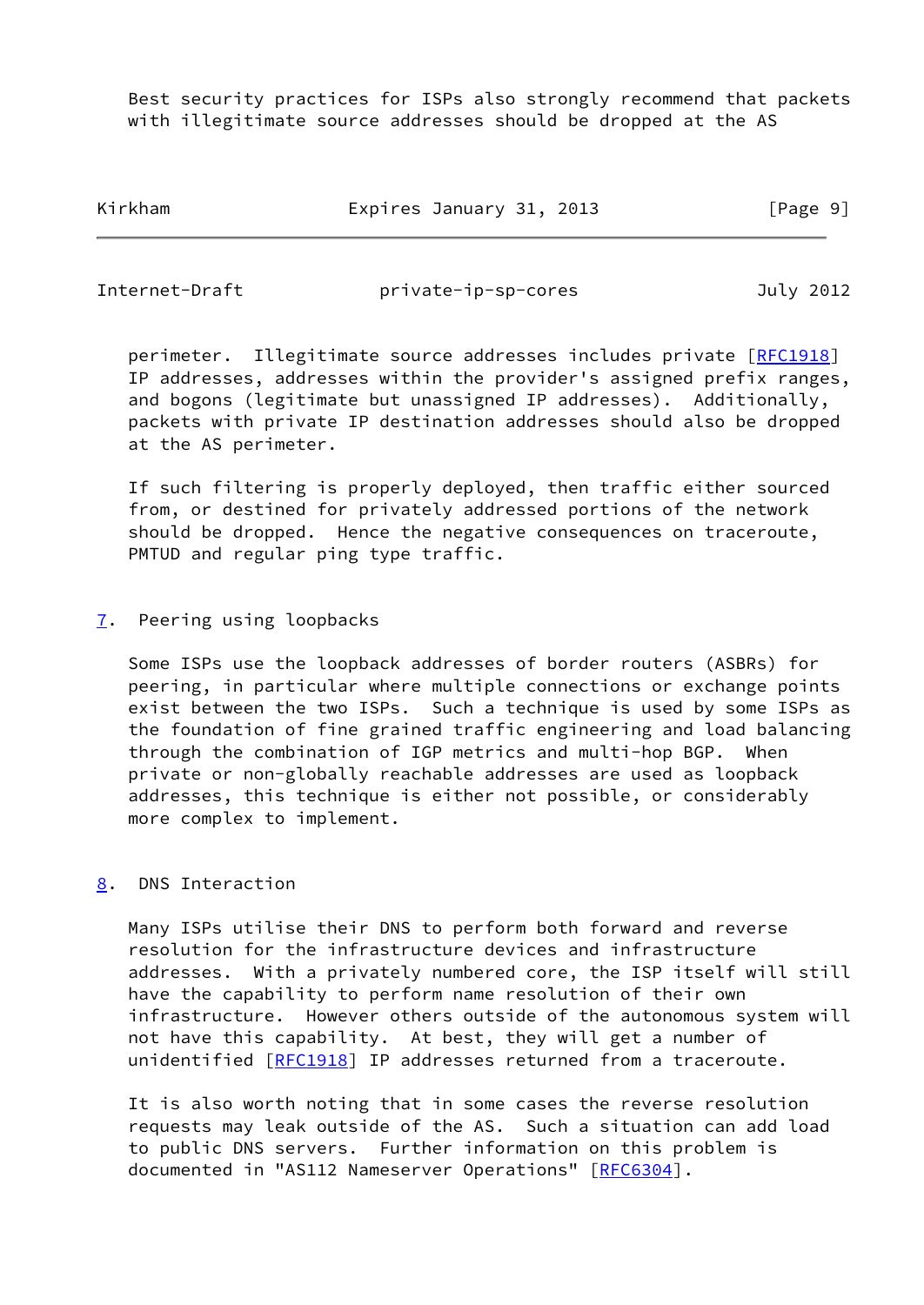### <span id="page-11-0"></span>[9](#page-11-0). Operational and Troubleshooting issues

 Previous sections of the document have noted issues relating to network operations and troubleshooting. In particular when private IP addressing within an ISP core is used, the ability to easily troubleshoot across the AS boundary may be limited. In some cases this may be a serious troubleshooting impediment. In other cases, it may be solved through the use of alternative troubleshooting

| Kirkham | Expires January 31, 2013 | [Page 10] |
|---------|--------------------------|-----------|
|         |                          |           |

<span id="page-11-2"></span>Internet-Draft private-ip-sp-cores July 2012

techniques.

 The key point is that the flexibility of initiating an outbound ping or traceroute from a privately numbered section of the network is lost. In a complex topology, with multiple paths and exit points from the AS, the provider may be restricted in their ability to trace paths through the network to other ASs. Such a situation could be a severe troubleshooting impediment.

 For users outside of the AS, the loss of the ability to use a traceroute for troubleshooting is very often a serious issue. As soon as many of these people see a row of "\* \* \*" in a traceroute they often incorrectly assume that a large part of the network is down or inaccessible (e.g. behind a firewall). Operational experience in many large providers has shown that significant confusion can result.

With respect to [RFC1918](https://datatracker.ietf.org/doc/pdf/rfc1918) IP addresses applied as loopbacks. In this world of acquisitions, if an operator needed to merge two networks, each using the same private IP ranges, then the operator would likely need to renumber one of the two networks. In addition, assume an operator needed to compare information such as NetFlow/IPFIX or syslog, between two networks using the same private IP ranges. There would likely be an issue as the unique id in the collector is, in most cases, the source IP address of the UDP export, i.e. the loopback address.

## <span id="page-11-1"></span>[10.](#page-11-1) Security Considerations

 One of the arguments often put forward for the use of private addressing within an ISP is an improvement in the network security.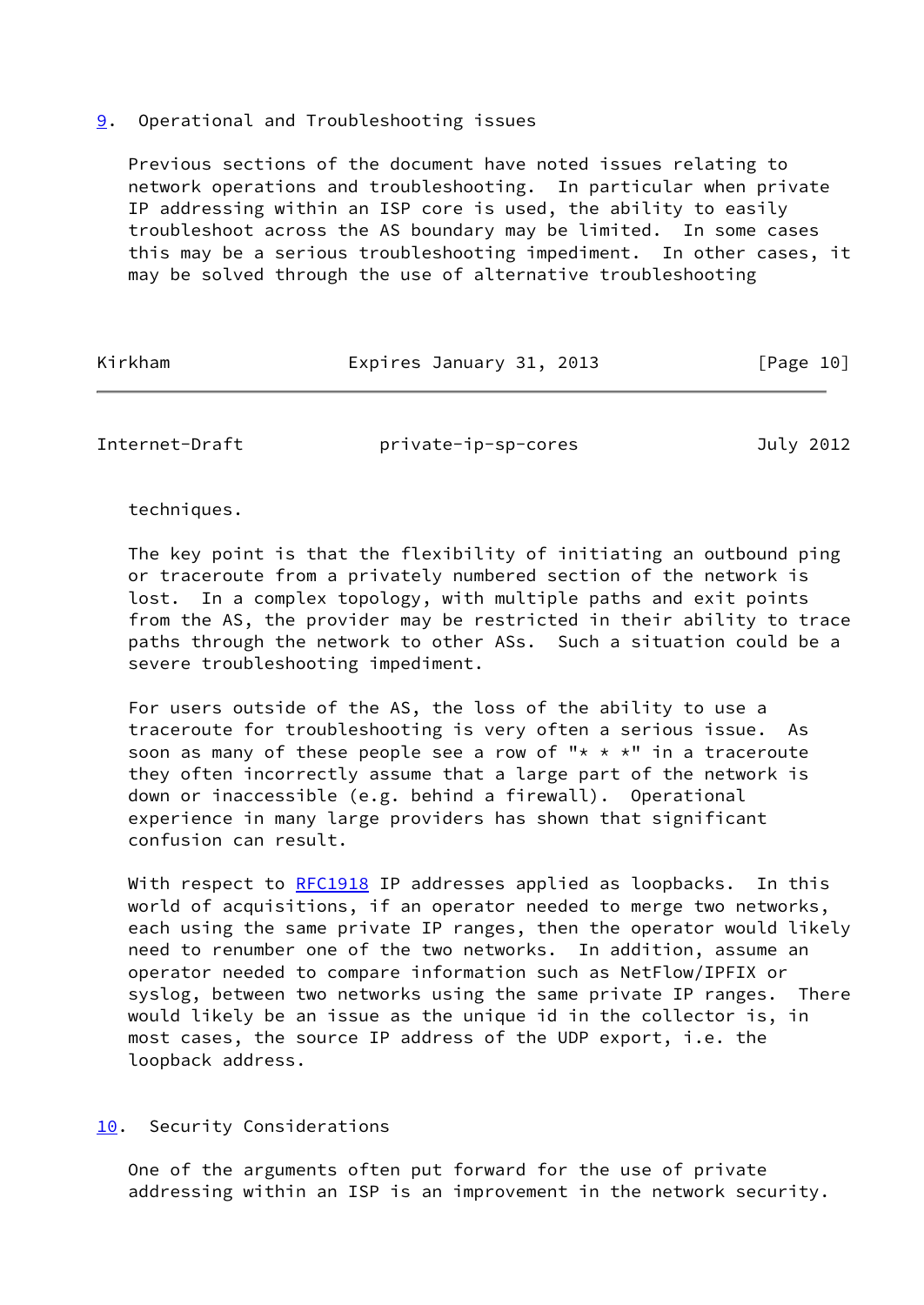It has been argued that if private addressing is used within the core, the network infrastructure becomes unreachable from outside the providers autonomous system, hence protecting the infrastructure. There is legitimacy to this argument. Certainly if the core is privately numbered and unreachable, it potentially provides a level of isolation in addition to what can be achieved with other techniques, such as infrastructure ACLs, on their own. This is especially true in the event of an ACL misconfiguration, something that does commonly occur as the result of human error.

 There are three key security gaps that exist in a privately addressed IP core.

 The approach does not protect against reflection attacks if edge anti-spoofing is not deployed. For example, if a packet with spoofed source address corresponding to the networks

Kirkham **Expires January 31, 2013** [Page 11]

<span id="page-12-0"></span>Internet-Draft private-ip-sp-cores July 2012

 infrastructure address range, is sent to a host (or other device) attached to the network, that host will send its response directly to the infrastructure address. If such an attack was performed across a large number of hosts, then a successful large scale denial of service attack on the infrastructure could be achieved. This is not to say that a publicly numbered core will protect from the same attack, it won't. The key point is that a reflection attack does get around the apparent security offered in a privately addressed core.

 Even if anti-spoofing is deployed at the AS boundary, the border routers will potentially carry routing information for the privately addressed network infrastructure. This can mean that packets with spoofed addresses, corresponding to the private infrastructure addressing, may be considered legitimate by edge anti-spoofing techniques such as Unicast Reverse Path Forwarding - Loose Mode, and forwarded. To avoid this situation, an edge anti spoofing algorithm such as Unicast Reverse Path Forwarding - Strict Mode, would be required. Strict approaches can be problematic in some environments or where asymmetric traffic paths exist.

 The approach on its own does not protect the network infrastructure from directly connected customers (i.e. within the same AS). Unless other security controls, such as access control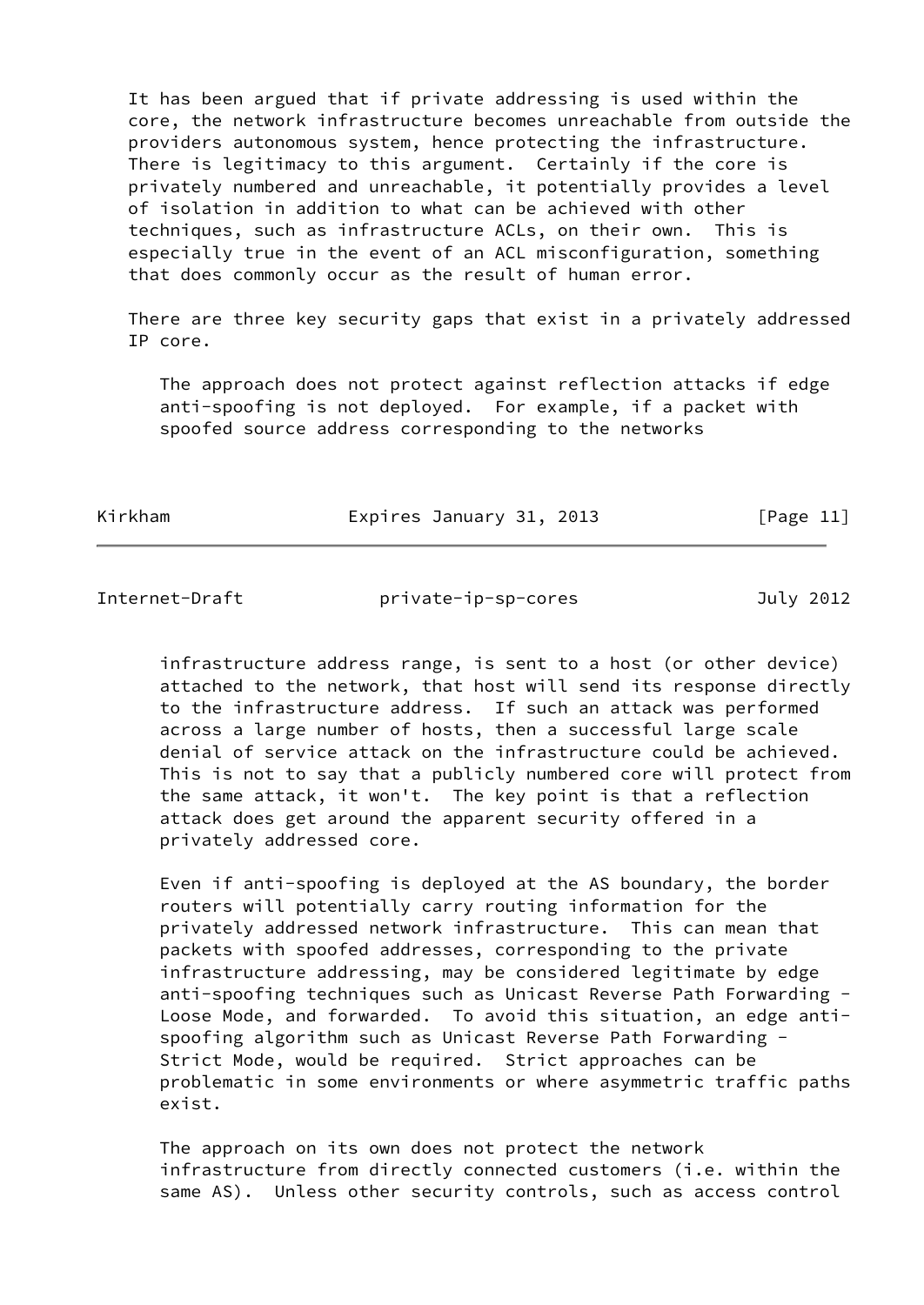lists (ACLs), are deployed at the ingress point of the network, customer devices will normally be able to reach, and potentially attack, both core and edge infrastructure devices.

### <span id="page-13-0"></span>[11.](#page-13-0) Alternate approaches to core network security

 Today, hardware-based ACLs, which have minimal to no performance impact, are now widespread. Applying an ACL at the AS perimeter to prevent access to the network core may be a far simpler approach and provide comparable protection to using private addressing; such a technique is known as an infrastructure ACL (iACL).

 In concept, iACLs provide filtering at the edge network which allows traffic to cross the network core, but not to terminate on infrastructure addresses within the core. Proper iACL deployment will normally allow required network management traffic to be passed, such that traceroutes and PMTUD can still operate successfully. For an iACL deployment to be practical, the core network needs to have been addressed with a relatively small number of contiguous address blocks. For this reason, the technique may or may not be practical.

A second approach to preventing external access to the core is IS-IS

| Kirkham | Expires January 31, 2013 | [Page 12] |
|---------|--------------------------|-----------|
|         |                          |           |

<span id="page-13-1"></span>

Internet-Draft private-ip-sp-cores July 2012

 core hiding. This technique makes use of a fundamental property of the IS-IS protocol which allows link addresses to be removed from the routing table while still allowing loopback addresses to be resolved as next hops for BGP. The technique prevents parties outside the AS from being able to route to infrastructure addresses, while still allowing traceroutes to operate successfully. IS-IS core hiding does not have the same practical requirement for the core to be addressed from a small number of contiguous address blocks as with iACLs. From an operational and troubleshooting perspective, care must be taken to ensure that pings and traceroutes are using source and destination addresses that exist in the routing tables of all routers in the path. i.e. Not hidden link addresses.

 A third approach is the use of either an MPLS based IP VPN, or an MPLS based IP Core where the 'P' routers (or Label Switch Routers) do not carry global routing information. As the core 'P' routers (or Label Switch Routers) are only switching labeled traffic, they are effectively not reachable from outside of the MPLS domain. The 'P'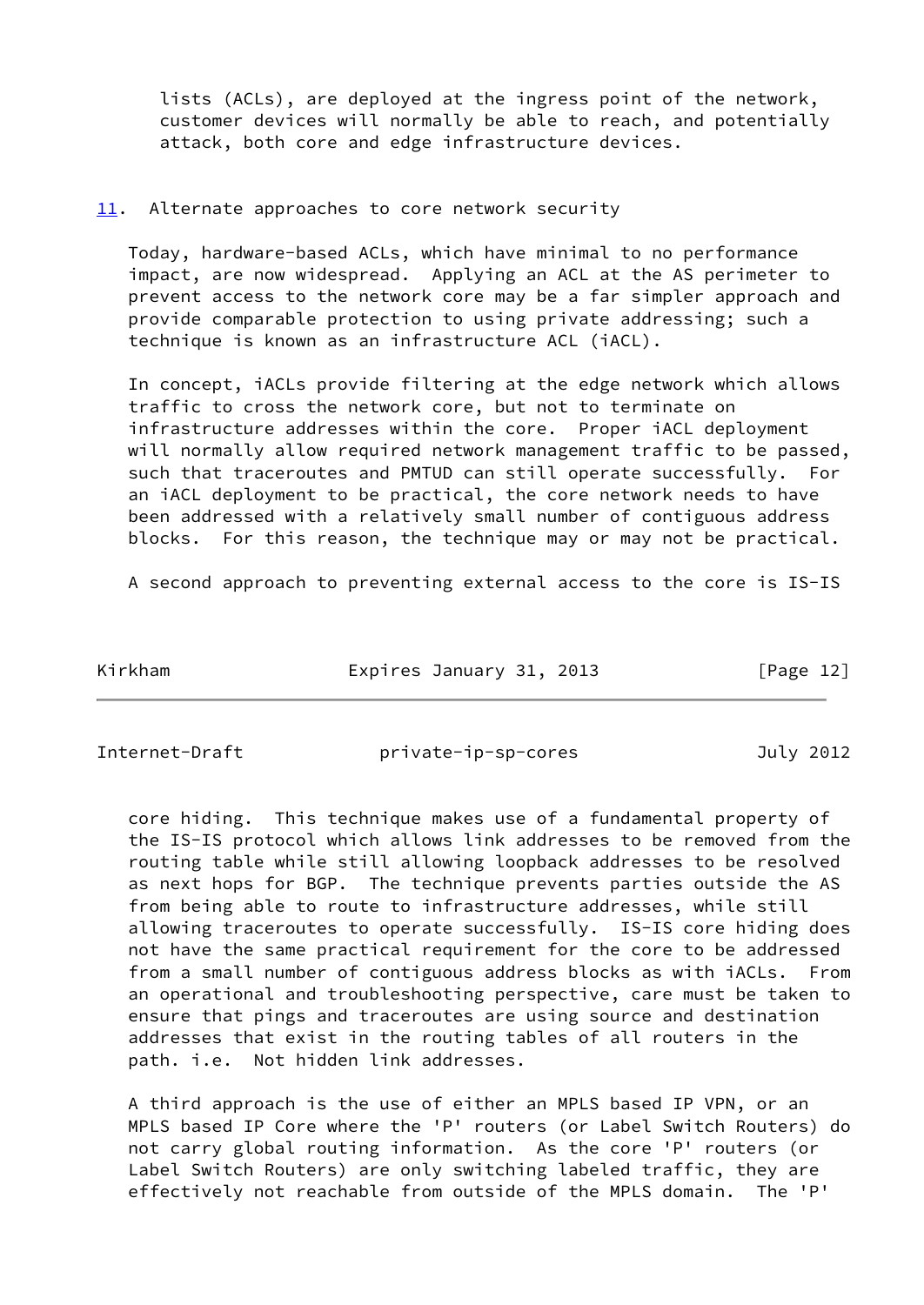routers can optionally be hidden such they do not appear in a traceroute. While this approach isolates the 'P' routers from directed attacks, it does not protect the edge routers - being either a 'PE' router or a Label Edge Router (LER). Obviously there are numerous other engineering considerations in such an approach, we simply note it as an option.

 These techniques may not be suitable for every network, however, there are many circumstances where they can be used successfully without the associated effects of a privately addressing the core.

#### <span id="page-14-0"></span>[12.](#page-14-0) References

- <span id="page-14-3"></span><span id="page-14-1"></span>[12.1](#page-14-1). Normative References
	- [BCP38] Ferguson, P. and D. Senie, "Network Ingress Filtering: Defeating Denial of Service Attacks which employ IP Source Address Spoofing", May 2000.
	- [BCP84] Baker, F. and P. Savola, "Ingress Filtering for Multihomed Networks", March 2004.
	- [RFC1191] Mogul, J. and S. Deering, "Path MTU Discovery", November 1990.
	- [RFC1393] Malkin, G., "Traceroute Using an IP Option", January 1993.
	- [RFC1918] Rekhter , Y., Moskowitz, R., Karrenberg, D., Jan de Groot, G., and E. Lear, ["RFC1918](https://datatracker.ietf.org/doc/pdf/rfc1918) Address Allocation for Private

| Kirkham | Expires January 31, 2013 |  | [Page 13] |
|---------|--------------------------|--|-----------|
|---------|--------------------------|--|-----------|

<span id="page-14-2"></span>Internet-Draft private-ip-sp-cores July 2012

Internets, [BCP 5"](https://datatracker.ietf.org/doc/pdf/bcp5), Febuary 1996.

- [RFC1981] McCann, J., Deering, S., and J. Mogul, "Path MTU Discovery for IP version 6", August 1996.
- [RFC2827] Ferguson, P. and D. Senie, ["RFC 2827](https://datatracker.ietf.org/doc/pdf/rfc2827) Network Ingress Filtering, [BCP 38](https://datatracker.ietf.org/doc/pdf/bcp38)", May 2000.
- [RFC3704] Baker, F. and P. Savola, "Ingress Filtering for Multihomed Networks", March 2004.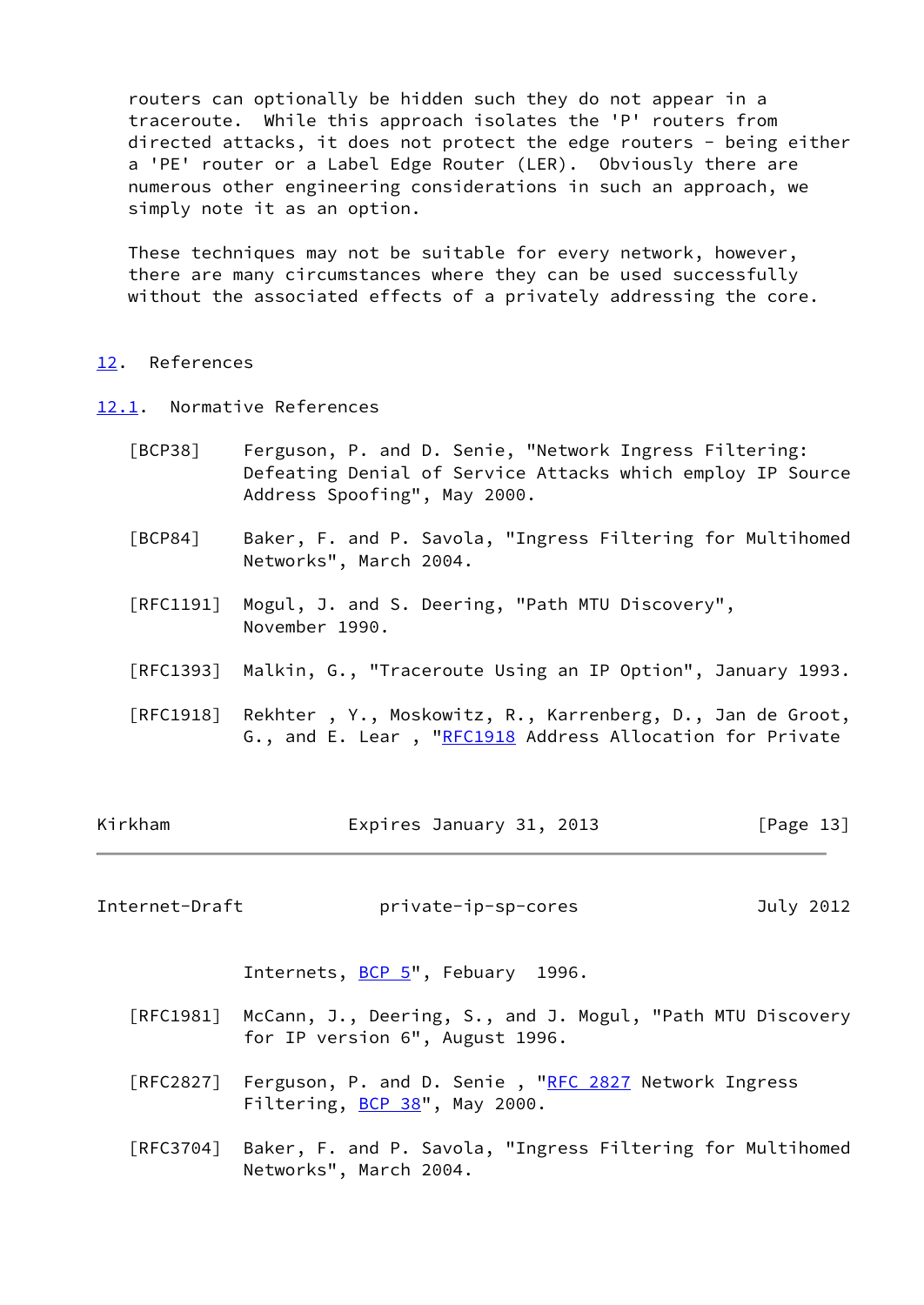## <span id="page-15-0"></span>[12.2](#page-15-0). Informative References

- [RFC3021] Retana, A., White, R., Fuller, V., and D. McPherson, "Using 31-Bit Prefixes on IPv4 Point-to-Point Links", December 2000.
- [RFC5837] Atlas, A., Bonica, Pignataro, C., Shen, N., and Rivers, JR., "Extending ICMP for Interface and Next-Hop Identification", April 2010.
- [RFC6304] Abley, J. and W. Maton, "AS112 Nameserver Operations", July 2011.
- [RFC6598] Weil, J., Kuarsingh, V., Donley, C., Liljenstolpe, C., and M. Azinger, "IANA-Reserved IPv4 Prefix for Shared Address Space", April 2012.
- [RFC792] Postel, J., ["RFC792](https://datatracker.ietf.org/doc/pdf/rfc792) Internet Control Message Protocol", September 1981.

## <span id="page-15-1"></span>[Appendix A.](#page-15-1) Acknowledgments

 The author would like to thank the following people for their input and review - Dan Wing (Cisco Systems), Roland Dobbins (Arbor Networks), Philip Smith (APNIC), Barry Greene (ISC), Anton Ivanov (kot-begemot.co.uk), Ryan Mcdowell (Cisco Systems), Russ White (Cisco Systems), Gregg Schudel (Cisco Systems), Michael Behringer (Cisco Systems), Stephan Millet (Cisco Systems), Tom Petch (BT Connect), Wes George (Time Warner Cable), Nick Hilliard (INEX).

 The author would also like to acknowledge the use of a variety of NANOG mail archives as references.

| Kirkham | Expires January 31, 2013 | [Page 14] |
|---------|--------------------------|-----------|
|         |                          |           |

Internet-Draft private-ip-sp-cores July 2012

## Author's Address

 Anthony Kirkham Palo Alto Networks